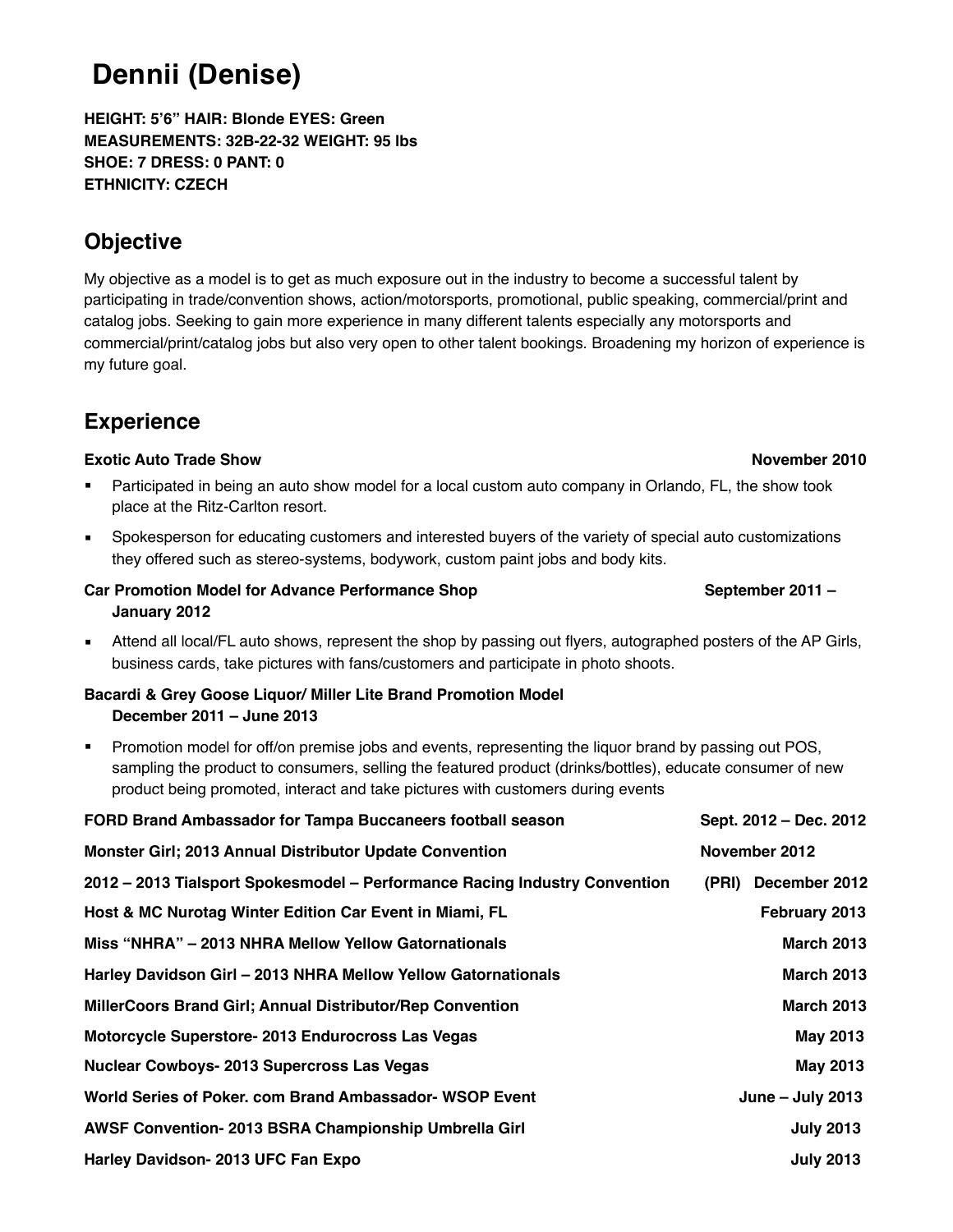| <b>Walker Furniture Commercial - Las Vegas</b>                                   | Page 2<br><b>July 2013</b> |
|----------------------------------------------------------------------------------|----------------------------|
| 2XIST NYC Watch Brand Ambassador- Las Vegas                                      | July-August 2013           |
| Harley Davidson- DUB Event Anaheim<br>, CA                                       | August 2013                |
| 2XIST NYC- Project MAGIC fashion tradeshow- Las Vegas                            | August 2013                |
| Kid Robot- Agenda tradeshow- Las Vegas                                           | August 2013                |
| <b>SkullCandy- GameStop Expo- Las Vegas</b>                                      | August 2013                |
| Wheels Pro- Motegi Wheels- Spokesmodel- Formula Drift Round 6- Fort Worth, TX    | September 2013             |
| 2XIST NYC- Promo model for watches- Caesars Palace, Las Vegas                    | <b>Aug - Sept 2013</b>     |
| Abus Locks- InterBike Expo - Las Vegas                                           | September 2013             |
| NeoNutri - Mr. Olympia Expo - Las Vegas                                          | September 2013             |
| Acasi Machinery- PACK Expo- Las Vegas                                            | September 2013             |
| Esber Beverages & Rocket Imports (BLU Energy) -NBWA Expo                         | Sept - Oct 2013            |
| Toyota- Las Vegas Speedway- NHRA Toyota Nationals<br>October 2013                |                            |
| Whiteline- Spokesmodel- Formula Drift Round 7- Irwindale, CA                     | October 2013               |
| Harley Davidson- SEMA Convention - Las Vegas                                     | November 2013              |
| GT Radial- Discount Tire Event- Las Vegas Motor Speedway                         | November 2013              |
| Nordic - CES (Consumer Electronic Show)- Las Vegas                               | <b>Jan 2014</b>            |
| <b>Tryst - Tobacco Convention- Las Vegas</b>                                     | <b>Jan 2014</b>            |
| La Rue - SHOT Show - Las Vegas                                                   | <b>Jan 2014</b>            |
| Affil4U - AVN Internet Convention- Las Vegas                                     | <b>Jan 2014</b>            |
| <b>CHAMPS Show- Las Vegas</b>                                                    | <b>Jan 2014</b>            |
| Jagermeister - Jager Girl- Rockabilly Event - Lake Havasu, AZ                    | <b>Feb 2014</b>            |
| Sky High Networks - RSA Convention - San Francisco, CA                           | Feb 2014                   |
| Air Tite Products - Nightclub & Bar Show - Las Vegas                             | <b>March 2014</b>          |
| Telogis- NASCAR Simulator- Conexpo - Las Vegas                                   | <b>March 2014</b>          |
| Hookahz - ASD Convention- Las Vegas                                              | March/Aug 2014             |
| G World Intimates- Model - ILS (International Lingerie Show) - Las Vegas         | <b>March 2014</b>          |
| EMS - Ferrari World Challenge Simulator - ETA Show - Las Vegas                   | April 2014                 |
| Xyience Energy - Las Vegas                                                       | April 2014                 |
| Big Picture Media - NASCAR Simulator - JDA Show - Las Vegas                      | April 2014                 |
| Belvedere - Velvet Crossings - VIP Hospitality Model Bartender - EDC - Las Vegas | <b>June 2014</b>           |
| Bikini-USA Poster Production - Calendar Model - Las Vegas                        | <b>June 2014</b>           |
| Toyota Racing - Pacific Raceways - Brand Ambassador - NHRA - Seattle, WA         | Aug 2014                   |
| Raverswag.com - online catalog model - Las Vegas                                 | May 2014                   |
| ParMates - Caddy - Platinum - Las Vegas                                          | Aug 2014 - Aug 2016        |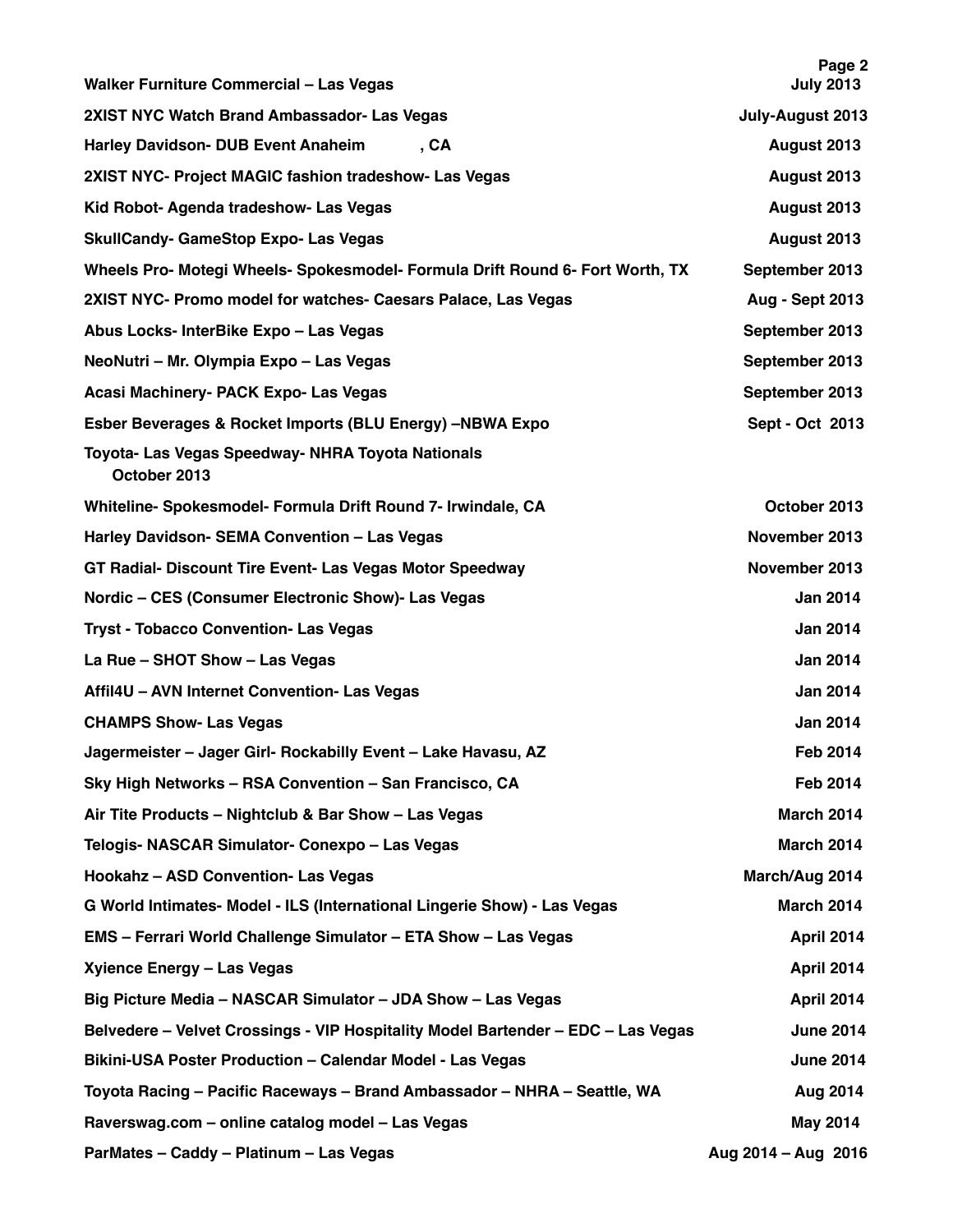| Jagermeister - Fall Out Boy Event Concert - Las Vegas                          | Page 3<br>Aug 2014  |
|--------------------------------------------------------------------------------|---------------------|
| Veve Swimwear - Swim Collection model - runway - Las Vegas                     | Aug 2014            |
| Hookahz - ASD - Las Vegas                                                      | Aug 2014            |
| Bikini USA Team Bikini 2014 Calendar                                           | Aug 2014            |
| Bikini.com - Brand Ambassador - Las Vegas                                      | Sept 2014- Dec 2014 |
| DMG MORI - IMTS - Hostess - Chicago                                            | <b>Sept 2014</b>    |
| Star Line Lingerie - Model - ILS - Las Vegas                                   | <b>Sept 2014</b>    |
| Mopro – Lead Generator – Vision Expo – Las Vegas                               | <b>Sept 2014</b>    |
| American Gaming Systems (AGS) - Model Dealer - G2E - Las Vegas                 | Sept/Oct 2014       |
| <b>IMMUNO Gum - NACS Show - Booth Model - Las Vegas</b>                        | Oct 2014            |
| GT Radial - Umbrella Girl - Formula Drift Irwindale - California               | Oct 2014            |
| Toyota Racing - LVMS - Brand Ambassador - NHRA Toyota Nationals - Las Vegas    | Oct 2014            |
| 2Crave - Spokesmodel - SEMA - Las Vegas                                        | <b>Nov 2014</b>     |
| Chrysler - Brand Ambassador - LA Auto Show - Las Vegas                         | <b>Nov 2014</b>     |
| Voxx Audio - Booth Model - CES - Las Vegas                                     | <b>Jan 2015</b>     |
| La Rue - Brand Ambassador - Shot Show - Las Vegas                              | <b>Jan 2015</b>     |
| Hookahz - Spokesmodel - CHAMPS - Las Vegas                                     | <b>Feb 2015</b>     |
| LJP Int'l - Shoe Model - Platform - Las Vegas                                  | Feb 2015            |
| Nightclub & Bar Inc. - Brand Ambassador - NCB - Las Vegas                      | <b>March 2015</b>   |
| Avigilon - Brand Amabassador - ISC - Las Vegas                                 | <b>April 2015</b>   |
| Moto Express Wash - Booth Model - Car Wash Show- Las Vegas                     | <b>April 2015</b>   |
| Kilo E-liquids- Product Specialist- Vape Summit- Las Vegas                     | <b>April 2015</b>   |
| Kawasaki- Brand Ambassador- SuperCross- Las Vegas                              | May 2015            |
| Belvedere- Brand Hostess- Rock & Rio Festival- Las Vegas                       | May 2015            |
| Hot Heads- Hair Model- Int'l Beauty Show- Las Vegas                            | <b>June 2015</b>    |
| Electric Sky Wine- Model- EDC- Las Vegas                                       | <b>June 2015</b>    |
| One Eyed Jacks Saloon- Model Bartender- Sturgis Motorcycle Rally- South Dakota | August 2015         |
| Rivage- Brand Ambassador- Cosmoprof- Las Vegas                                 | <b>July 2015</b>    |
| <b>Exotics Racing- Model- Marketing photoshoot- Las Vegas</b>                  | August 2015         |
| True Religion- Model- Marketing photoshoot- Las Vegas                          | August 2015         |
| LJP Int'l- Shoe Model- Platform (MAGIC Fall)- Las Vegas                        | August 2015         |
| American Gaming Systems- Model Blackjack dealer- G2E- Las Vegas                | September 2015      |
| Redline Energy- Booth Model- Mr. Olympia- Las Vegas                            | September 2015      |
| Liquid Ice Energy- Booth Model- NBWA Show- Las Vegas                           | October 2015        |
| GT Radial- Umbrella Girl- Formula Drift Irwindale- California                  | October 2015        |
| Loud Mouth Exhausts- 2016 Spokesmodel position                                 | Oct 2015-April 2016 |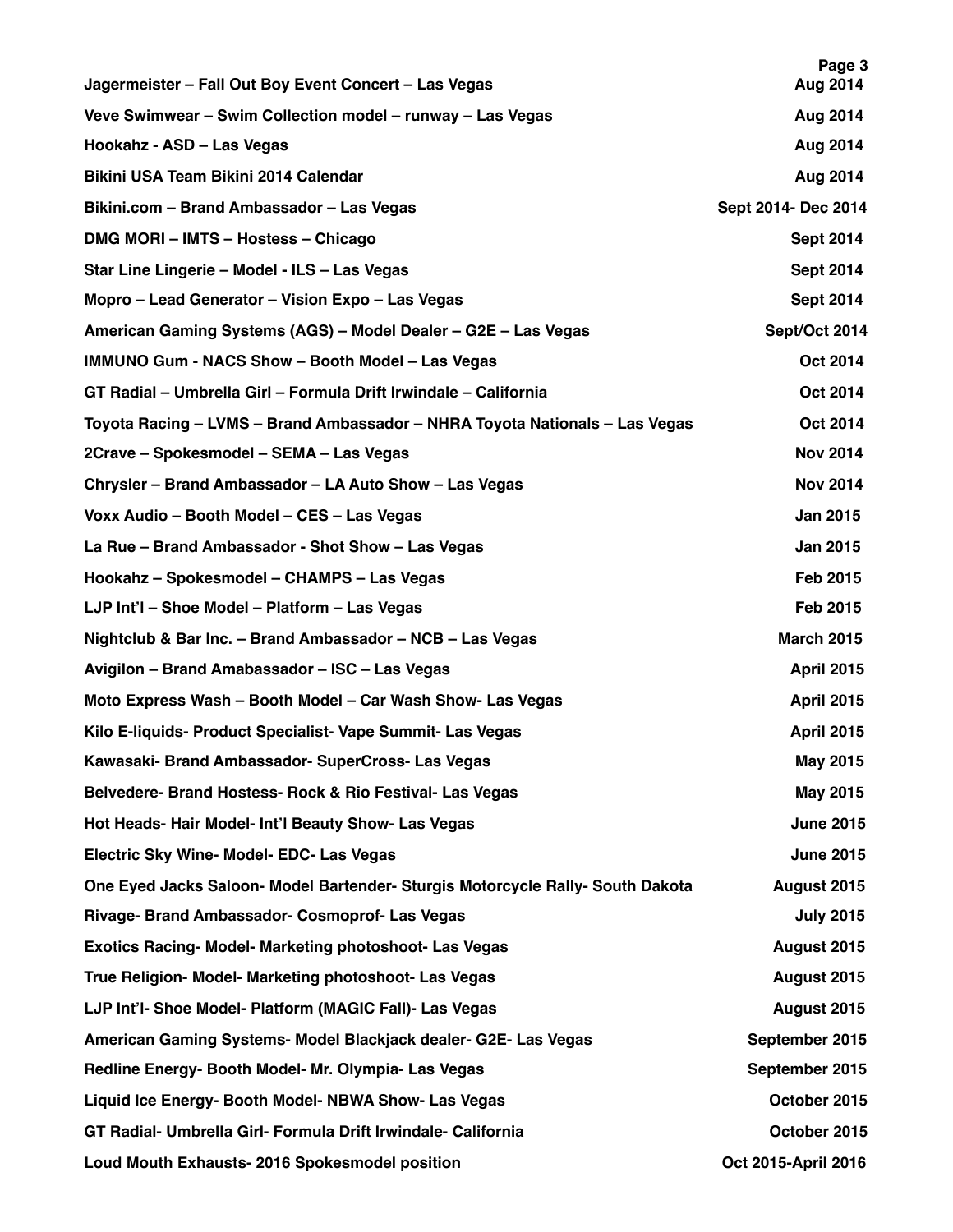| Toyota Racing- Brand Ambassador- NHRA Toyota Nationals- Las Vegas                         | Page 4<br>October 2015 |
|-------------------------------------------------------------------------------------------|------------------------|
| Loud Mouth Exhausts- Spokesmodel- SEMA- Las Vegas                                         | November 2015          |
| Gran Turismo- GT Spokesmodel- GT Awards- Las Vegas                                        | November 2015          |
| Indian Motorcycle- Booth Model- IMS- Longbeach, California                                | November 2015          |
| Hyundai- Gran Turismo Game Sled- Las Vegas Auto Show- Las Vegas                           | November 2015          |
| NASCAR- Promotional Model- After the Lap end of season event- Las Vegas                   | December 2015          |
| <b>Loud Mouth Exhaust 2016 contracted Spokesmodel</b>                                     | Oct 2015- April 2016   |
| Volkswagen- VIP Hostess- CES- Las Vegas                                                   | <b>Jan 2016</b>        |
| Nubia Technology- Product Demonstrator- CES- Las Vegas                                    | <b>Jan 2016</b>        |
| Hyundai- Gran Turismo Game Sled- Utah Auto Show- SLC, Utah                                | <b>Jan 2016</b>        |
| Nissan North America- Product Specialist/Hostess- SHOT Show- Las Vegas                    | <b>Jan 2016</b>        |
| Velocity Discovery Network- Promotional model- Barret Jackson- Scottsdale, AZ             | <b>Jan 2016</b>        |
| Masimo- Product Demonstrator model- HIMMS- Las Vegas                                      | <b>March 2016</b>      |
| Machine Guns Vegas- Promotional model- NASCAR- Las Vegas                                  | March/April 2016       |
| Victory Marketing- Booth model- Nightclub & Bar Show- Las Vegas                           | <b>March 2016</b>      |
| <b>RLH Construction- Hostess- NADA- Las Vegas</b>                                         | <b>April 2016</b>      |
| Avant Garde Wheels- Model- Stance Wars & Waterwerks Show- Las Vegas                       | <b>April 2016</b>      |
| G World Intimates- Booth model assistant- ILS- Las Vegas                                  | <b>April 2016</b>      |
| GT Radial- Umbrella Girl- Formula Drift Longbeach- California                             | <b>April 2016</b>      |
| DPA Microphones- Booth Hostess- NAB- Las Vegas                                            | <b>April 2016</b>      |
| Turner Motorsports- Umbrella/ Grid Girl- Continental Tire Monterey Grand Prix- California | <b>April 2016</b>      |
| Couture- Concierge Hostess- Couture JCK- Las Vegas                                        | <b>June 2016</b>       |
| Strategic Insurance Management- Booth Hostess- Waste Expo- Las Vegas                      | <b>June 2016</b>       |
| Furniture Market Expo - Promotional model - Las Vegas                                     | Aug 2016               |
| <b>CCILU- Shoe Model- Platform- Las Vegas</b>                                             | Aug 2016               |
| Starline- booth lingerie model- ILS- Las Vegas                                            | <b>Sept 2016</b>       |
| Nutraceutical Innovations- Promotional model- Mr. Olympia- Las Vegas                      | <b>Sept 2016</b>       |
| NOW Helmet- booth model assistant- InterBike- Las Vegas                                   | <b>Sept 2016</b>       |
| FISH Technologies- Promotional model- iHeart Radio Concert- Las Vegas                     | <b>Sept 2016</b>       |
| GPI - Model dealer- G2E- Las Vegas                                                        | <b>Sept 2016</b>       |
| K&N Filters- Featured model- 2017 Calendar Shoot- California                              | Oct 2016               |
| GT Radial- Umbrella/Grid Girl- Formula Drift Irwindale- Irwindale, CA                     | Oct 2016               |
| F1 & Circuit of Americas (COTA)- Official Grid Girl- Formula 1 USA Grand Prix- Austin, TX | Oct 2016               |
| Laufenn Tire- Booth car model- SEMA- Las Vegas                                            | <b>Nov 2016</b>        |
| Gran Turismo- GT Spokesmodel- Gran Turismo Awards- Las Vegas                              | <b>Nov 2016</b>        |
| Gold Rush Rally- Promotional model- GRR Film Premier- Las Vegas                           | <b>Nov 2016</b>        |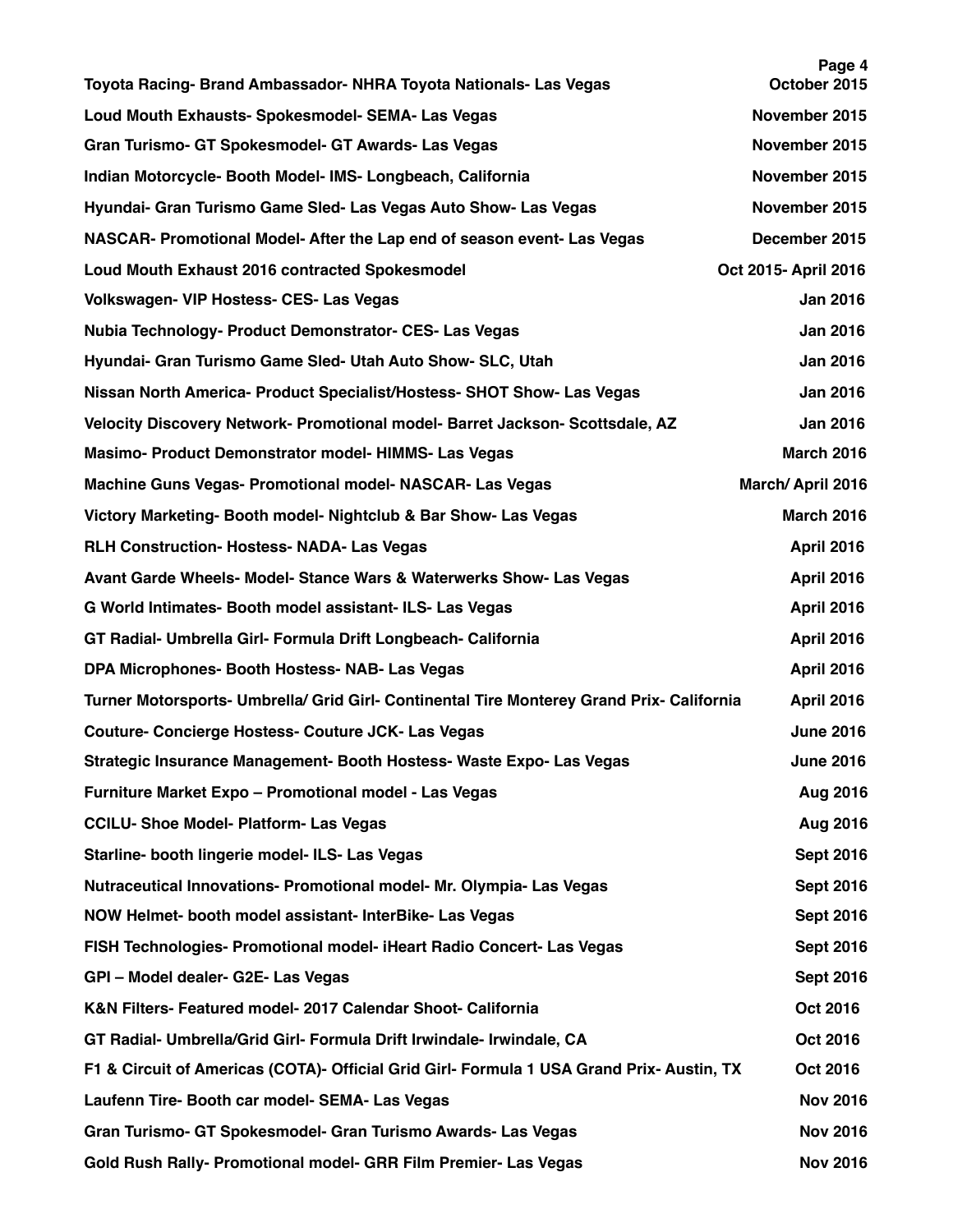| Promotional model - DEMA - Las Vegas                                                  | Page 5<br><b>Nov 2016</b> |
|---------------------------------------------------------------------------------------|---------------------------|
| 51 fifty Energy- Lucas Oil Off Road Event- LVMS- Las Vegas                            | <b>Nov 2016</b>           |
| Umbrella girl- SKUSA Procart Super Nationals- Las Vegas                               | <b>Nov 2016</b>           |
| Hyundai- Gran Turismo sled girl- Las Vegas Auto Show- Las Vegas                       | <b>Nov 2016</b>           |
| Booth VIP hostess- CES- Las Vegas                                                     | <b>Jan 2017</b>           |
| LIGHT Nightclub- featured extra model- 2017 Commercial campaign video shoot           | <b>Jan 2017</b>           |
| Dr Pepper- Promotional model- 7 Eleven Expo                                           | <b>Feb 2017</b>           |
| Soundwall Inc- product specialist- Keller Williams Realty Convention- Las Vegas       | <b>Feb 2017</b>           |
| Inquest Marketing- Promotional model- Con Expo- Las Vegas                             | March 2017                |
| HBO Ballers tv show series, Season 3- Featured model extra- Las Vegas                 | <b>March 2017</b>         |
| Liquid Ice Energy- Product specialist- Nightclub & Bar Show- Las Vegas                | <b>March 2017</b>         |
| Racing Electronics- Promotional model- NHRA- LVMS- Las Vegas                          | <b>March 2017</b>         |
| Nissan Commercial Vehicle- Promotional model- ISC West- Las Vegas                     | April 2017                |
| Booth assistant- NAB- Las Vegas                                                       | April 2017                |
| VORE Racing- Lead generator/ride along assistant- Formula Drift Orlando- Orlando, FL  | April 2017                |
| Freeman- Concierge- NHS- Las Vegas                                                    | <b>May 2017</b>           |
| Vision Matrix- Charging station assistant- SALT Conference- Las Vegas                 | <b>May 2017</b>           |
| <b>Star Distributing- The Clean Show- Las Vegas</b>                                   | <b>June 2017</b>          |
| Booth Assistant- Cisco Live Show- Las Vegas                                           | <b>June 2017</b>          |
| Trainer Network- Lead Generator- IDEA World Fitness Convention- Las Vegas             | <b>July 2017</b>          |
| K&N Filters- Featured model- 2018 Calendar Shoot- California                          | August 2017               |
| FUEL Off Road Wheels- Featured model- Poster Shoot- Las Vegas                         | August 2017               |
| Aristocrat - Hostess - G2E- Las Vegas                                                 | <b>Sept 2017</b>          |
| VORE Racing- Lead generator/ride along assistant- Formula Drift Irwindale- California | October 2017              |
| Top 1 Oil- Featured model- photo shoot- APPEX- Las Vegas                              | <b>Nov 2017</b>           |
| <b>ANRKY Wheels- Model Suite Hostess- SEMA- Las Vegas</b>                             | <b>Nov 2017</b>           |
| Gran Turismo- GT Spokesmodel- Gran Turismo Awards- Las Vegas                          | <b>Nov 2017</b>           |
| Booth Assistant- Power Gen Convention Show- Las Vegas                                 | Dec 2017                  |
| <b>Memphis Audio- CES- Las Vegas</b>                                                  | <b>Jan 2018</b>           |
| Vionic- Platform- Shoe Model- Las Vegas                                               | <b>Feb 2018</b>           |
| Rowll- Booth assistant- Champs Show- Las Vegas                                        | <b>Feb 2018</b>           |
| Logic Nets- Booth assistant/ lead generator- HIMSS- Las Vegas                         | <b>March 2018</b>         |
| My Star Auto- NADA- Las Vegas                                                         | <b>March 2018</b>         |
| Harbor Touch- Booth Assistant- NC & B Show- Las Vegas                                 | <b>March 2018</b>         |
| <b>Sharp Electronics- Product Demonstrator- NAB- Las Vegas</b>                        | <b>April 2018</b>         |
| Booth Assistant- Waste Expo- Las Vegas                                                | <b>April 2018</b>         |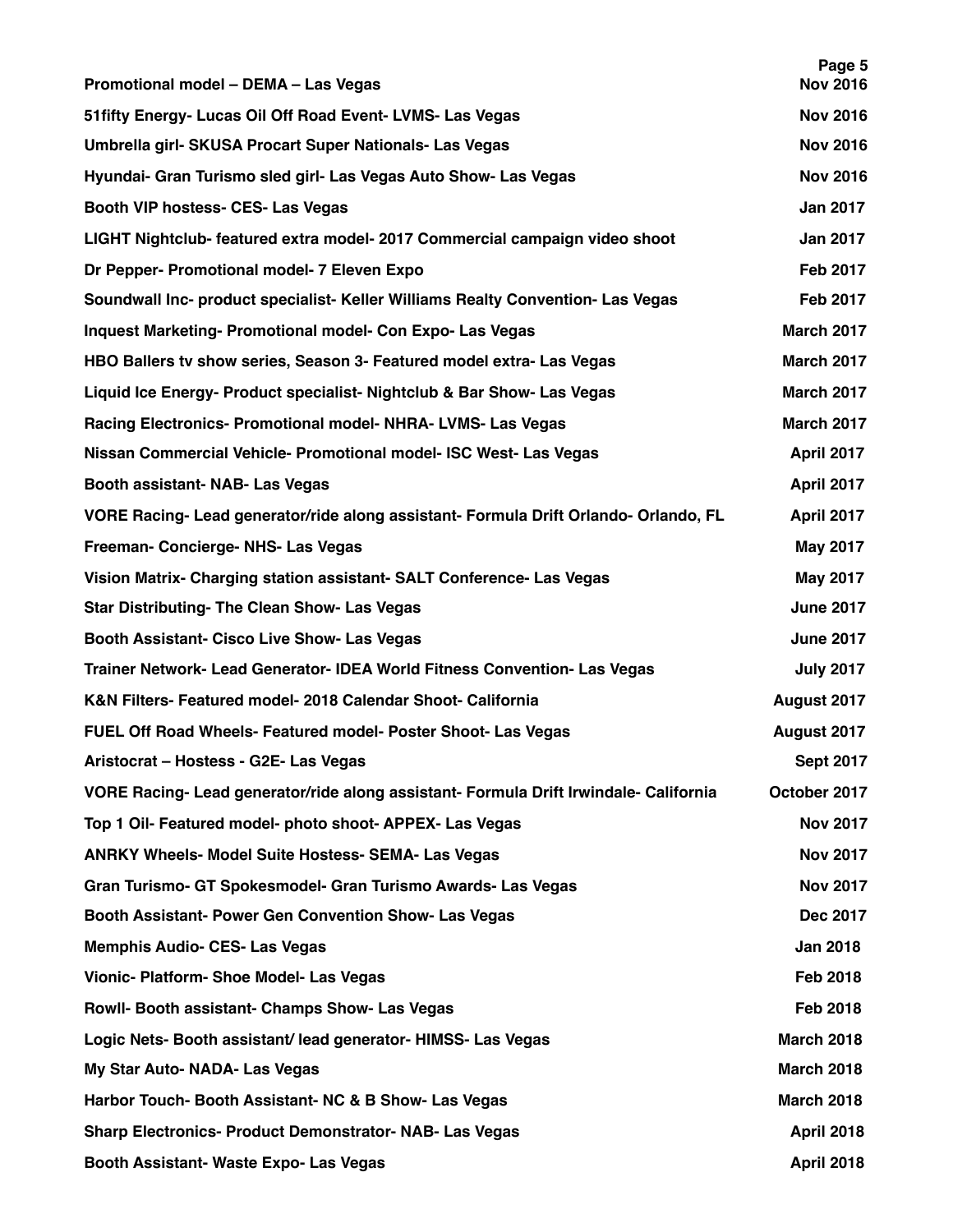|                                                                          | Page 6            |
|--------------------------------------------------------------------------|-------------------|
| Shift Sector/Motovicity- VIP Hostess- Never Lift Half Mile- Coalinga, CA | <b>April 2018</b> |
| BeTini Spirits- Booth hostess- WSWA- Las Vegas                           | May 2018          |
| IB Corp/ Racetrack Supercross- model- Supercross Finals- Las Vegas       | May 2018          |
| Booth hostess- Infocomm- Las Vegas                                       | <b>June 2018</b>  |
| Aleum USA- Booth hostess- NFPA Conference & Expo- Las Vegas              | <b>June 2018</b>  |

**Agencies: D2, Michele & Group, Production Plus, Umbrella Girls USA, Glam Model Management, Best Agency, Promo Talent, Envy Model Management, Vantage Advertising, Attract Agency, Paradym Group, JLC Models, Assist Marketing, LV Talent, American Model Management, JVA Inc, JKL Talent, On Point Promotions, OSCAR Modeling, Convention Model, Beyond Models & Events, About Face Models, Legend Models**

### **Publications/Media Features:**

**2018 K&N Filter Calendar model (online), 2017 June issue Kandy Magazine Kandystand Sweets featured model, 2017 Vanquish Automotive April issue featured model, 2017 K&N Filter Calendar Miss January, 2016 Players Magazine May issue featured model (Denmark), 2016 January DSPORT Magazine issue #162 featured model, 2016 January US Cover Vanquish Magazine edition, 2015 December Cover Vanquish Automotive issue 2, Featured model (June) of 2015 Chinese Autoworld Bi-Monthly Magazine Issue #73 (May-June), 2015 PASMAG Tuning 365 Yearbook Special Edition issue (Dec) featured as Miss March, 2015 World of Kandy special issue featured Czech Int'l Kandy Girl (Oct), 2015 October FHM Thailand, 2015 Vanquish Automotive issue 1 Featured model (June), 2015 Miss March PASMAG, 2015 Wheels and Heels Magazine Issue 25 Featured model (Feb/March), 2015 Feb Esquire Malaysia, 2015 US Bikini Team Calendar, 2015 January cover NZ Vanquish Magazine, Miss Coed January 2015 web, 2014 Dec Maxim SA, 2014 November Super Street – Girls of SEMA web, 2014 Babe Method featured model photoshoot, 2014 July BIZSU Magazine web, 2014 January FHM Thailand print & web 2013 December Men's Humor Hottie Winner web, 2013 July FHM Norway print, 2013 Miss July Tuner Playground featured web model, 2013 Jan GM High Tech Magazine print & web, 2012 STROBE Magazine (Sept), Maxim.com (Web-US), 2012 Strobe Magazine June issue featured model, 2012 May US MAXIM web. Web/print pictorials and publications available upon request.**

**References by photographers, models, MUA, hair stylist, agencies, etc upon request**

### Skills

Great public speaking experiences also have good communication skills with representing a company or product. These particular skills were gained through working for a cosmetic brand, MAC cosmetics, and different promotion jobs where I had to share product knowledge and educate customers in the products we provided for consumer retail. Customer Service/Retail/Sales experience of 14 years. Social Media Specialist experience of 4 years. Marketing industry experience of 6 years including creating media content, photo/ video editing and . Lead model and event management position experience. With the need to educate different makeup techniques and looks to the clients as a product specialist, the development of communication skills easily acquired. 5 years of internationally published Make-up artist, experience of 7 years. Efficient at understanding new system environments with self-development and fast at picking up new tasks. College education background finished with a bachelor's degree in Bachelors of Science, marine science concentration. Speak three languages (2 fluently & 1 conversationally): Czech, Slovak, Polish. 6 yrs model bartending/cocktail/server industry experience in Tampa, FL, Las Vegas, NV and nationwide. Constantly booking in the motorsport industry for modeling and drifting, recent